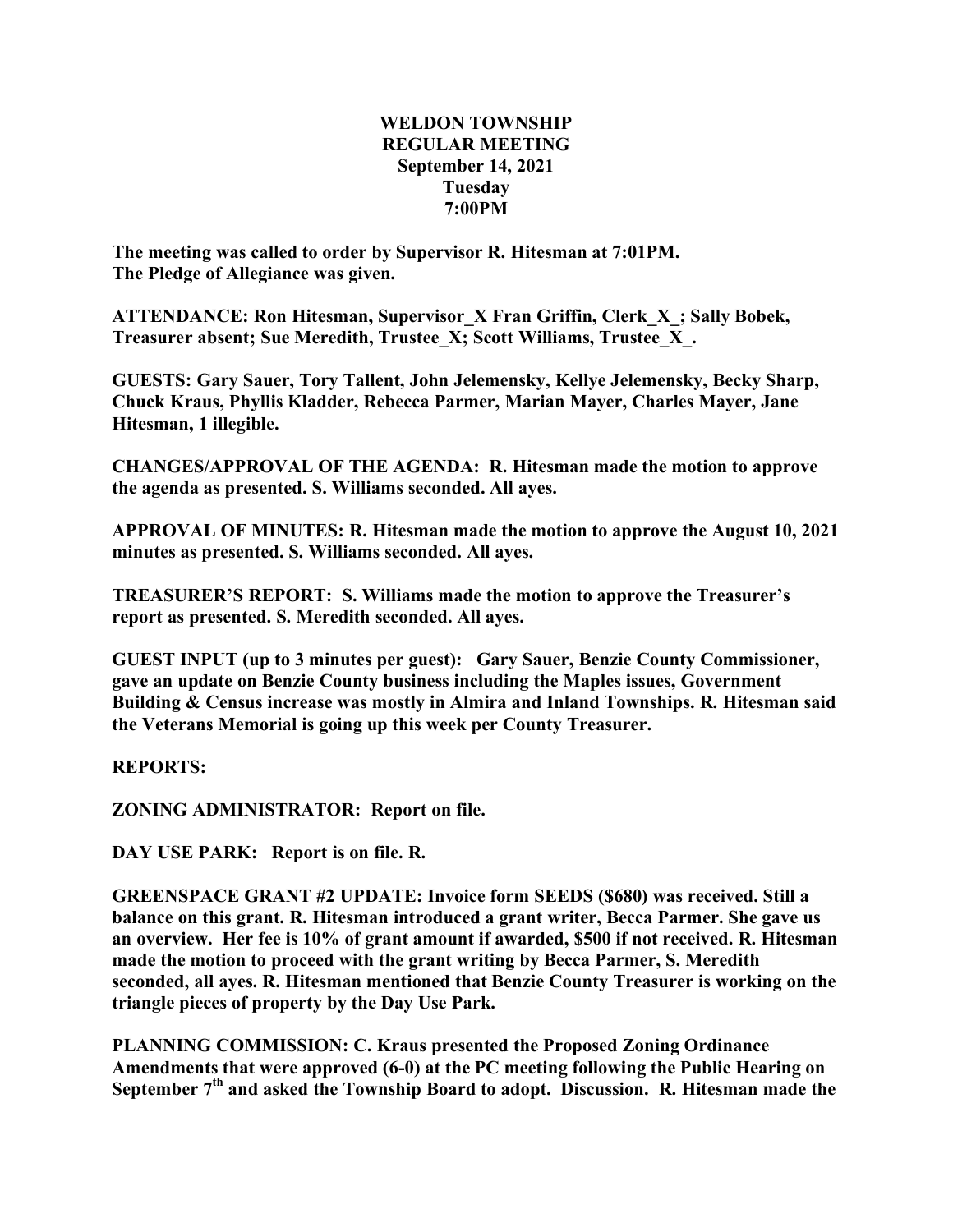**motion to table the PC recommendation for a month for review. S. Williams seconded. All ayes. S. Williams asked Parks and Rec Committee to consider putting a plaque up at the Day Use Park to let people know about the house that used to be there. It will be brought up at their next meeting.**

**LIQUOR INSPECTOR REPORT: R. Hitesman gave his report. Reports are on file.**

**ASSESSOR'S REPORT: Assessor's report is on file. Discussion. F. Griffin made the motion to purchase a laptop for the exclusive use by the Assessor for Weldon Township assessing records only. S. Williams seconded. All ayes. R. Hitesman introduced Marian Mayer and asked that the Board approve her appointment to the BOR. Roll call, S. Williams, S. Meredith, F. Griffin all ayes. R. Hitesman will see that she gets the BOR training that is required.**

**NUISANCE REPORT: Report is on file.**

**BUDGET REPORT: Clerk asked that the following amendments to the budget be approved: Move \$900 from 333.000 Nuisance to Cemetery 276.000 and move \$700 from 890.000 Contingency to Road Maintenance 523.000. R. Hitesman the motion to approve the amendments. S. Williams seconded. All ayes.**

**SUPERVISOR COMMENTS: Picnic table for the Day Use Park will need a permit from Brian Bury/DNR.**

**CLERK COMMENTS: Would like the Board to be thinking about the Township Website and how it could be upgraded.**

**UNFINISHED BUSINESS: Veterans' Memorial has been addressed previously. Short-Term Rentals-tabled. Nuisance Ordinance amendment tabled. Roofing-proposals reviewed. Discussion. R. Hitesman made the motion to accept the bid from Lost Lake Improvements for the Gaco roof coating (\$18,525). S. Williams seconded. Roll call: R. Hitesman, yea, S. Williams, yea, S. Meredith, yea, F. Griffin, yea. Passed 4 yeas to 0 nays. Fall Cleanup is this Saturday September 18th 9am-1pm for Weldon Township residents only. Proof of residency will be required.**

**NEW BUSINESS: F. Griffin asked on S. Bobek's behalf to adopt the Federal Procurement Conflict of Interest Policy that is required prior to accepting any ARPA funds. R. Hitesman made the motion to adopt the FPCI policy, F. Griffin seconded. All ayes. Propane bids were reviewed from Blarney Castle, TriGas and Ferrellgas. S. Williams made the motion to go with Blarney Castle locked in price of \$1.949/gl. R. Hitesman seconded. All ayes. F. Griffin asked for approval for her to attend the MTA Professional Development retreat in October. S. Williams made the motion to approve. S. Meredith seconded. All ayes. S. Meredith asked that the Clerk be allowed to get a color printer. R. Hitesman made the motion to approve the purchase. S. Williams seconded. 3 yeas, 1 abstain. F. Griffin asked that P. Kladder be reimbursed \$108.00 for her 3-session Planning and Zoning training. R.**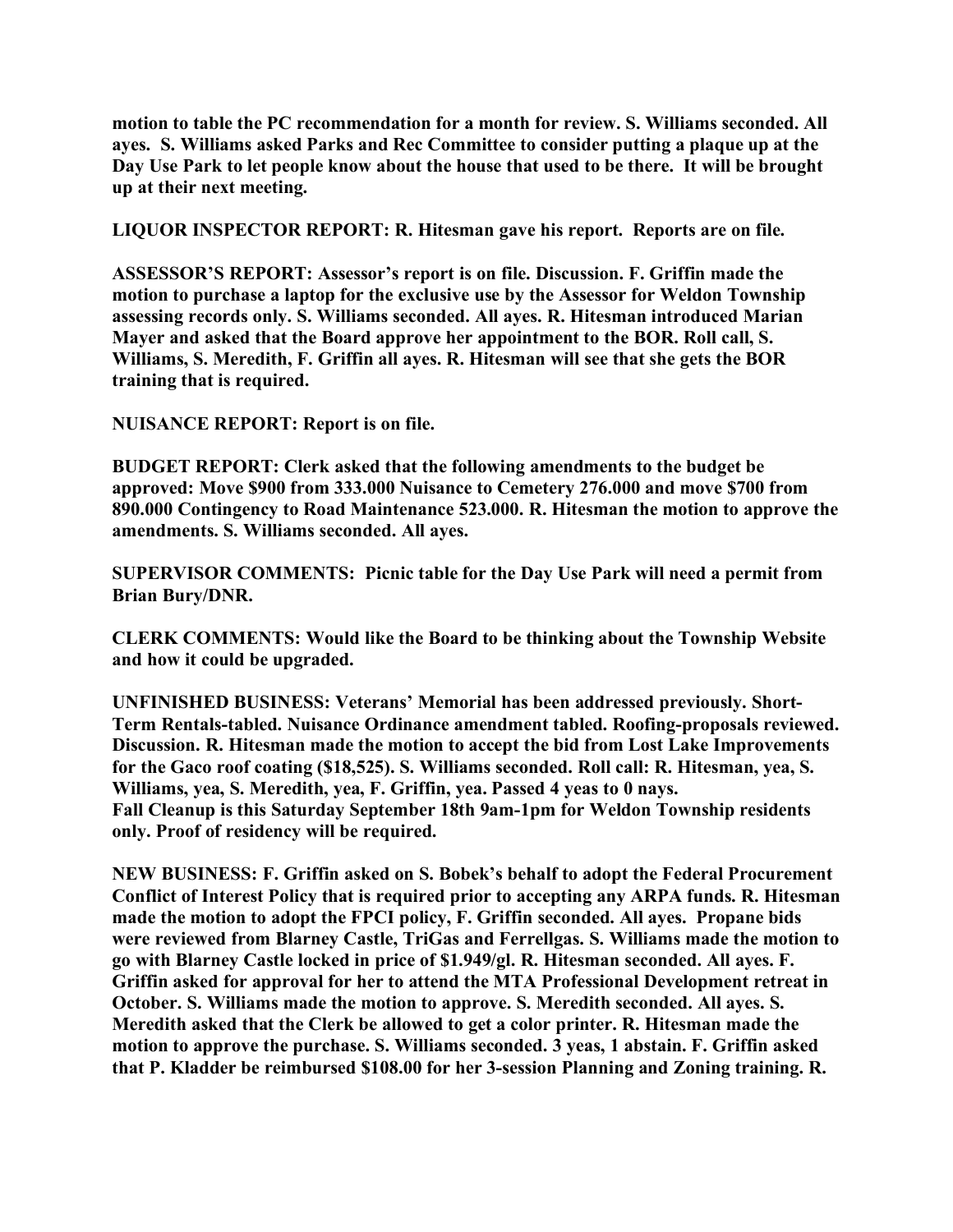**Hitesman made the motion to reimburse her. S. Williams seconded. Roll call: R. Hitesman, yea, S. Williams, yea, S. Meredith, yea, F. Griffin, yea.**

## **BILLS: SEPTEMBER 2021**

| <b>IRS-taxes EFPTS6</b> (Aug)                    | 887.66    |
|--------------------------------------------------|-----------|
| <b>IRS-taxes EFPTS5</b><br>$(\mathrm{July})$     | 800.92    |
| <b>Board Pay</b>                                 | \$3258.34 |
| <b>Assessor Pay</b>                              | 1540.00   |
| <b>Planning Commission</b>                       | 375.00    |
| <b>Dave Kane</b>                                 | 60.00     |
| <b>Julie Lonn</b>                                | 50.00     |
| <b>AFLAC</b>                                     | 321.43    |
| <b>Acentek</b>                                   | 233.10    |
| <b>VISA</b>                                      | 512.09    |
| <b>Cherryland Electric</b>                       | 63.02     |
| <b>Pioneer Group</b>                             | 499.80    |
| <b>Benzie County Treasurer</b>                   | 2024.03   |
| <b>Benzie County Treasurer</b>                   | 8.49      |
| <b>Wade Trim</b>                                 | 1246.91   |
| <b>Benzie County Road Comm</b>                   | 4792.45   |
| <b>Apple Fence</b>                               | 680.00    |
| <b>Milarch Bros</b>                              | 65.00     |
| <b>SEEDS</b>                                     | 360.00    |
| <b>Personnel Concepts</b>                        | 58.90     |
| <b>USPO-Treasurer Box rent</b>                   | 62.00     |
| <b>Figura Law</b>                                | 992.00    |
| <b>Figura Law</b>                                | 336.00    |
| <b>Municipal Retirement</b>                      | 15.00     |
| <b>Brighthouse Ins</b>                           | 180.00    |
| <b>Gary Stevens-Nuisance Enf</b>                 | 200.00    |
| <b>Gary Stevens-Cemetery</b>                     | 300.00    |
| Craig Meredith-DUP/Lawn/ZA/LUP                   | 597.94    |
| C. Meredith-reimburse software                   | 74.19     |
| C. Meredith-reimburse printer toner              | 113.97    |
| F. Griffin-reimburse mileage/Toner/supplies      | 80.55     |
| F. Griffin-reimburse mileage for env and postage | 30.52     |
| <b>C. Jones-Dpty Treasurer</b>                   | 120.00    |
|                                                  |           |

**R. Hitesman made the motion to pay the bills. S. Williams seconded. All ayes.**

**CORRESPONDENCE: BVDL Minutes, email from Renee O, EGLE letter for Klein water withdrawal. BCRC-New Brining issue, PAR Plan for Fire Prevention for Public Entities Oct 5.**